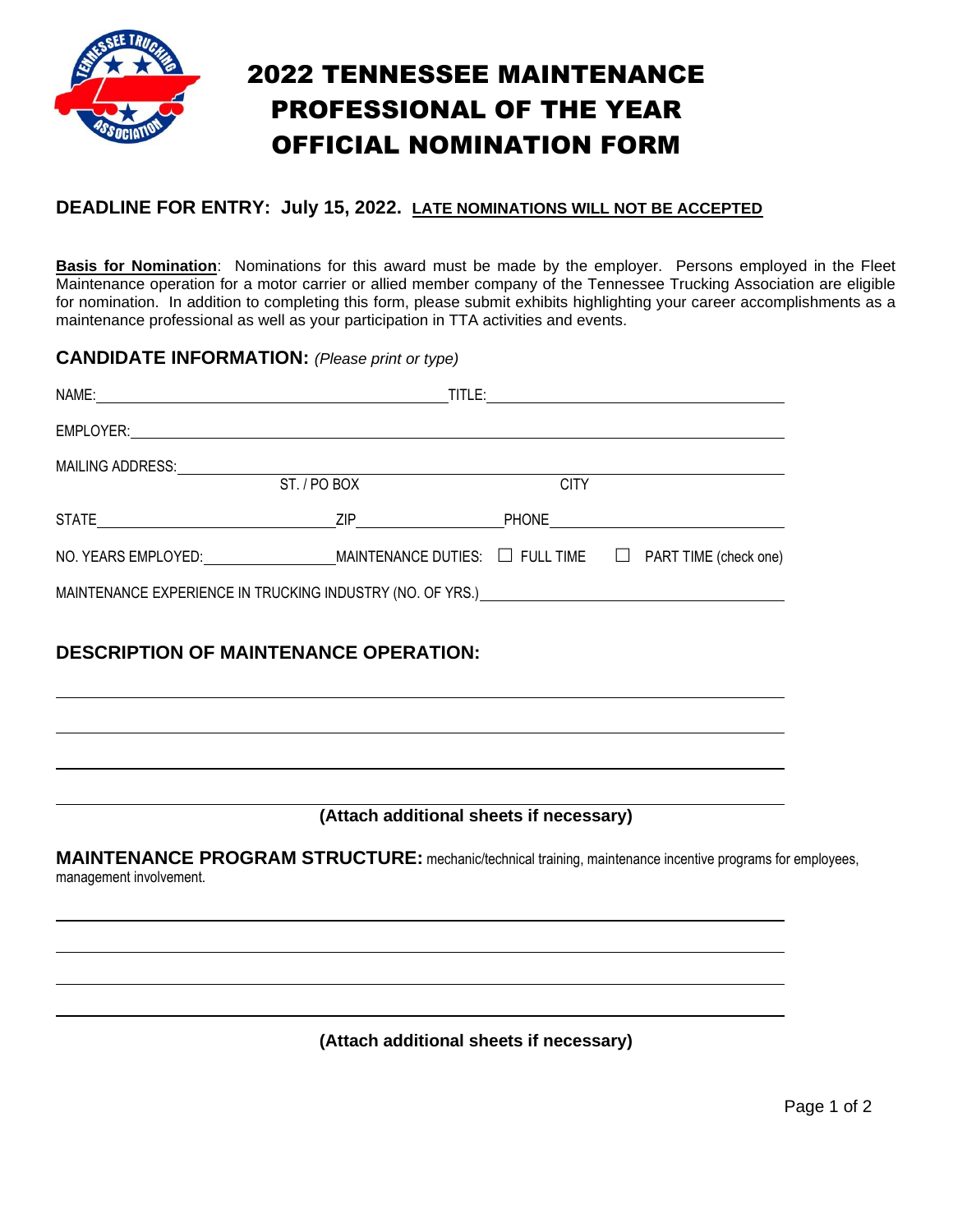|                                                                        | <b>TENNESSEE MAINTENANCE PROFESSIONAL OF THE YEAR NOMINATION FORM</b>                           |                                                                                                                                                                                                                                     |
|------------------------------------------------------------------------|-------------------------------------------------------------------------------------------------|-------------------------------------------------------------------------------------------------------------------------------------------------------------------------------------------------------------------------------------|
| 1. LIST MEMBERSHIP IN LOCAL, STATE, AND NATIONAL MAINTENANCE COUNCILS: |                                                                                                 |                                                                                                                                                                                                                                     |
|                                                                        | 2. LIST POSITIONS OR OFFICER POSITIONS HELD IN THE ABOVE COUNCILS:                              |                                                                                                                                                                                                                                     |
| 3. AWARDS RECEIVED:                                                    |                                                                                                 |                                                                                                                                                                                                                                     |
|                                                                        |                                                                                                 | 4. RECORD OF MAINTENANCE/COMMERCIAL VEHICLE TEACHING/TRAINING (As instructor or student)                                                                                                                                            |
| <b>Company Name</b>                                                    | 5. EMPLOYMENT HISTORY: (Including applicable military experience):<br><b>Job Classification</b> | <b>Dates of Employment</b>                                                                                                                                                                                                          |
|                                                                        | (Attach additional sheets if necessary)                                                         |                                                                                                                                                                                                                                     |
|                                                                        | 6. OTHER ACTIVITIES: (Public speaking, media interviews, published articles/manuals):           |                                                                                                                                                                                                                                     |
| 7. RECORD OF FORMAL EDUCATION/TRAINING:                                |                                                                                                 |                                                                                                                                                                                                                                     |
| <b>PERSON MAKING THE NOMINATION:</b>                                   |                                                                                                 |                                                                                                                                                                                                                                     |
|                                                                        |                                                                                                 | <b>DATE:</b> the contract of the contract of the contract of the contract of the contract of the contract of the contract of the contract of the contract of the contract of the contract of the contract of the contract of the co |

September 18-20, 2022 at the Sandestin Hilton Resort in Destin, FL Page 2 of 2 **Mail to:** Tennessee Trucking Association • 4531 Trousdale Drive • Nashville, TN 37204 • 615-777-2882 • Fax 615-777-2024